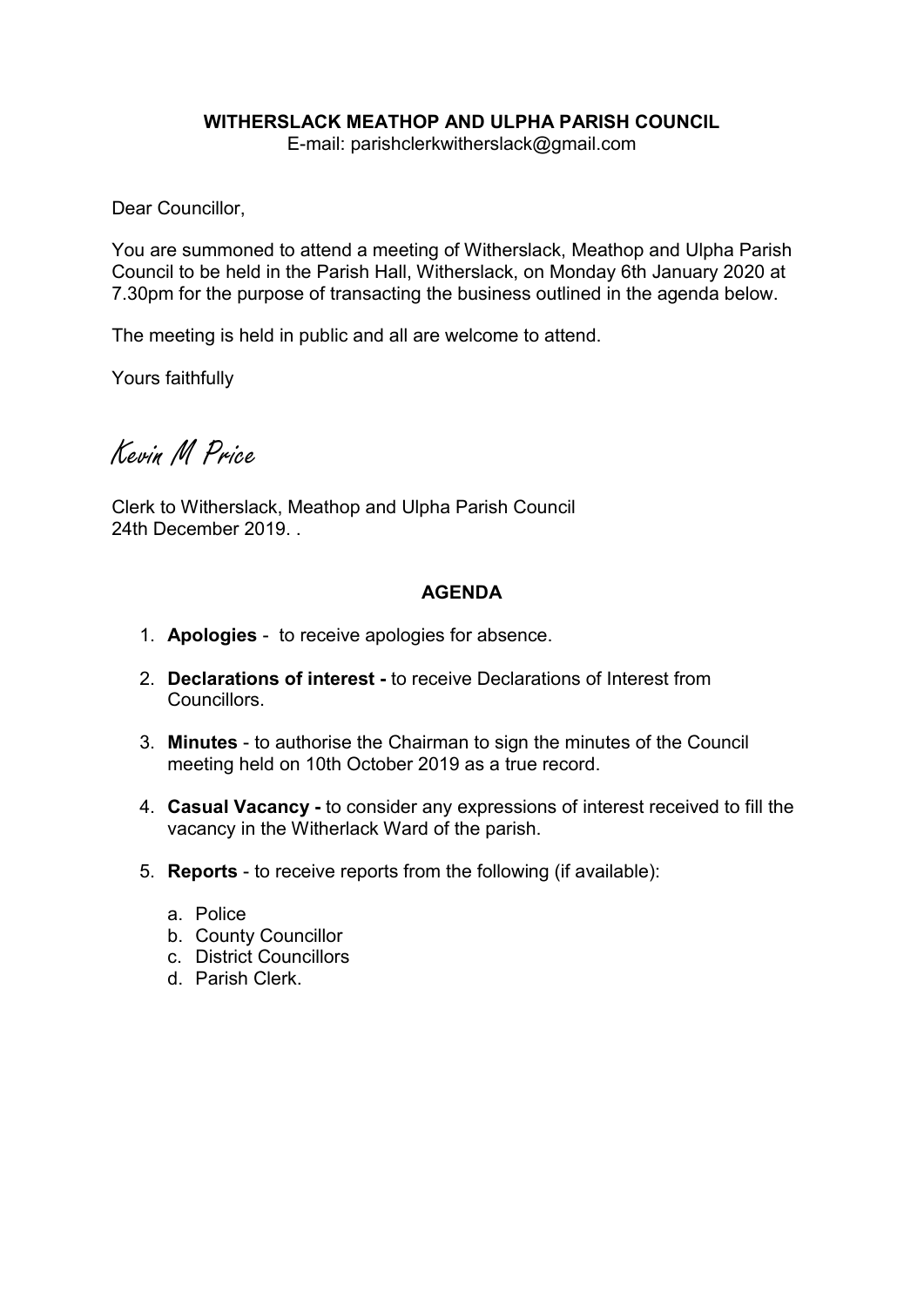### 6. Planning matters:

*a. To consider the following applications (circulated):*

7/2019/5826 Crag Mount, Meathop. Alterations and extensions to existing bungalow.

7/2019/5650 Greystones Filling Station, Witherslack. Extension to existing filling station forecourt shop.

7/2019/5694 Nether Hall Farm, Witherslack. To add internal wall insulation to the external facing walls.

*b. To note the following decisions, notified to the Council by the Planning Authority:*

7/2019/5691 Middle Foulshaw. Proposed erection of a General Agricultural Building following withdrawal of application ref. 7/2019/5427 Refused.

7/2019/5684 Parish Church of St Paul, Witherslack. Demolition of existing boiler house and replacement with new extension to provide new accessible WC and kitchen, removal of existing roughcast cement render and replacement with lime render to tower, nave, porch and vestry, installation of a trench-arch drainage system and repairs to roof, internal alterations and works to external paths. Granted.

7/2019/5573 1 Middle Foulshaw Cottage, Levens. New access to house. Granted,.

7/2019/5532 Longhowe End Farm, Witherslack. Erection of two local needs dwellings. Granted,

7/2019/5446 Black Barn, Land opposite Old Mill Cottage, Witherslack. Proposed redevelopment of Black Barn to form a new 1 bed 2 person compact Eco-Home. Granted.

7/2019/5483 Strickland Hill, Witherslack. Roof over existing silage pit. Granted,

7/2019/5562 Hollow Stones, Mill Side, Witherslack. Amendment to design for kitchen, condition 2 (plans) on planning permission 7/2016/5522 for single storey extension to kitchen and utility room: replacement of covered carport with single storey extension to provide study/home office; erection of detached garage. Granted.

- 7. Proposed removal of telephone kiosks to receive an update on the future of these phone boxes - Councillor Johnson.
- 8. Parish defibrillator to receive an update (Councillor Johnson)